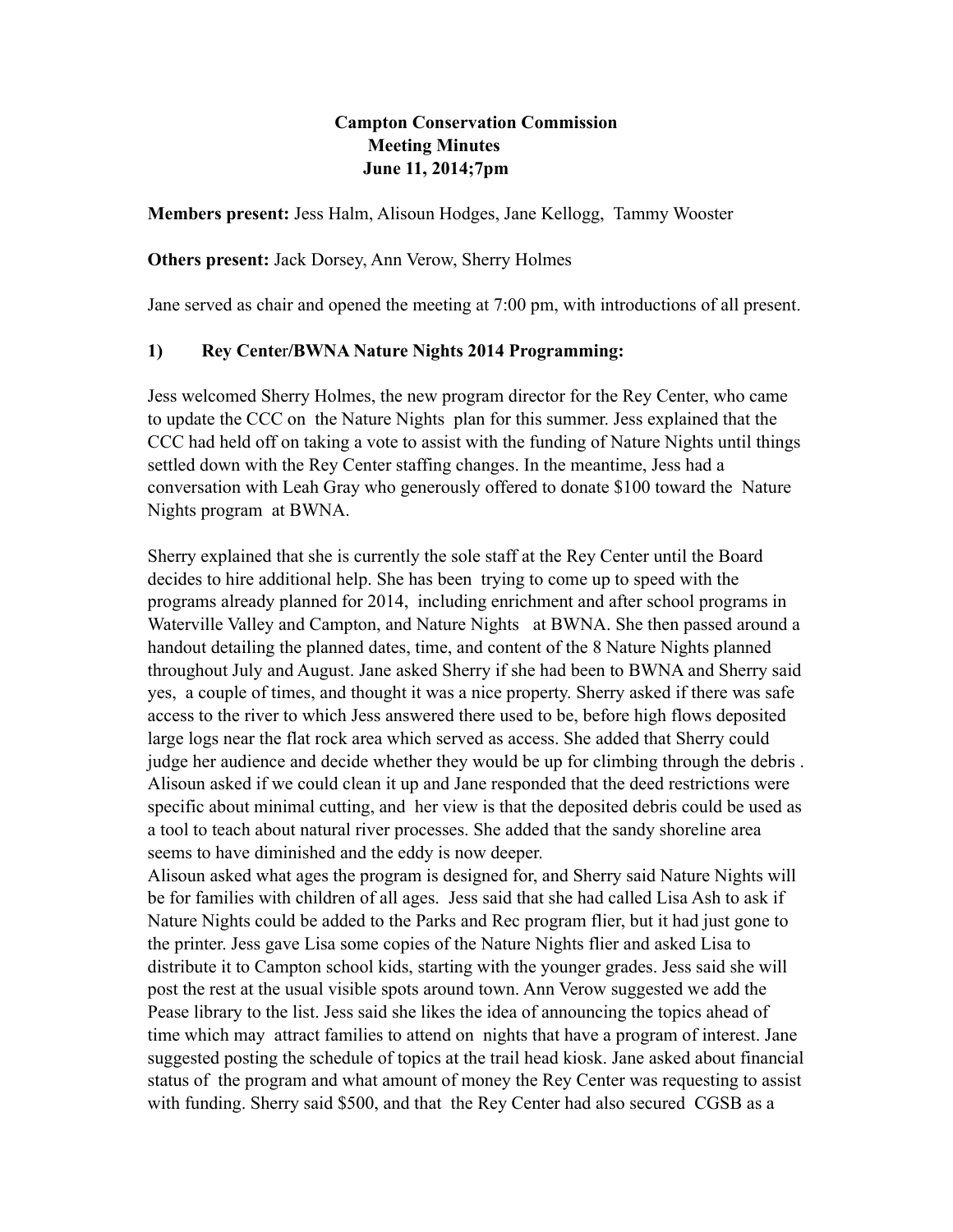sponsor. Jess made a motion to mobilize \$ 400 from the Conservation Fund in addition to Leah Gray's \$100 donation, totaling \$500 to help fund Nature Nights at BWNA. Alisoun seconded the motion and all were in favor.

Sherry said that while at BWNA she observed several dead pines on the property that could pose a safety risk, and that they will eventually have to be dealt with. All agreed that we should take a closer look, and consult Ian Halm on the matter. Jane asked Sherry if there was a trail guide in the mailbox and Sherry said yes. Jane explained that Melissa Greenawalt created the trail guide as part of her graduate work, and Sherry said that it was well done and she will likely use it in her program. Alisoun said that the Forest Service will not be running their summer nature program for kids this year and that if she receives inquiries from past participants she will refer them to Nature Nights. Sherry was thanked by all and left the meeting.

# **2) Project Reporting:**

## a). Livermore Falls:

- Jane reported that she attended last week's most recent Friends of Livermore Falls meeting.
- The meeting was not well attended, but was preceded with a walk on the Holderness side of the

river where Jane said there are 6 new picnic tables, some trash barrels, and a portable outhouse. She learned that grills will be installed next. There were a few families enjoying

- the beach area, and a Police officer was present. There was a couple there who recently moved
- into an abutting house on the corner and who engaged the group in conversation. Jane said that
- they were very interested in the recent Friends Group activity and said that they have been
- regularly picking up trash and have observed people drinking. Jane said that they invited the
- couple to the meeting at RMI, and they accepted.

Jane explained that as a result of the recent Visioning Sessions, an Executive Committee has been formed, and she has been asked to serve on the committee as the Campton representative. Additionally, three sub-committees were formed, with a chair serving for each. The three named are the Historical, Recreation, and Environmental committees. The 3 chairs will be pooling people to talk about the tasks and action items planned for the coming months. Alisoun will serve on the Historical Committee, as will Paul Yelle and Vicky Kelly.

Jane said that there was discussion about the condition of the Campton side of the river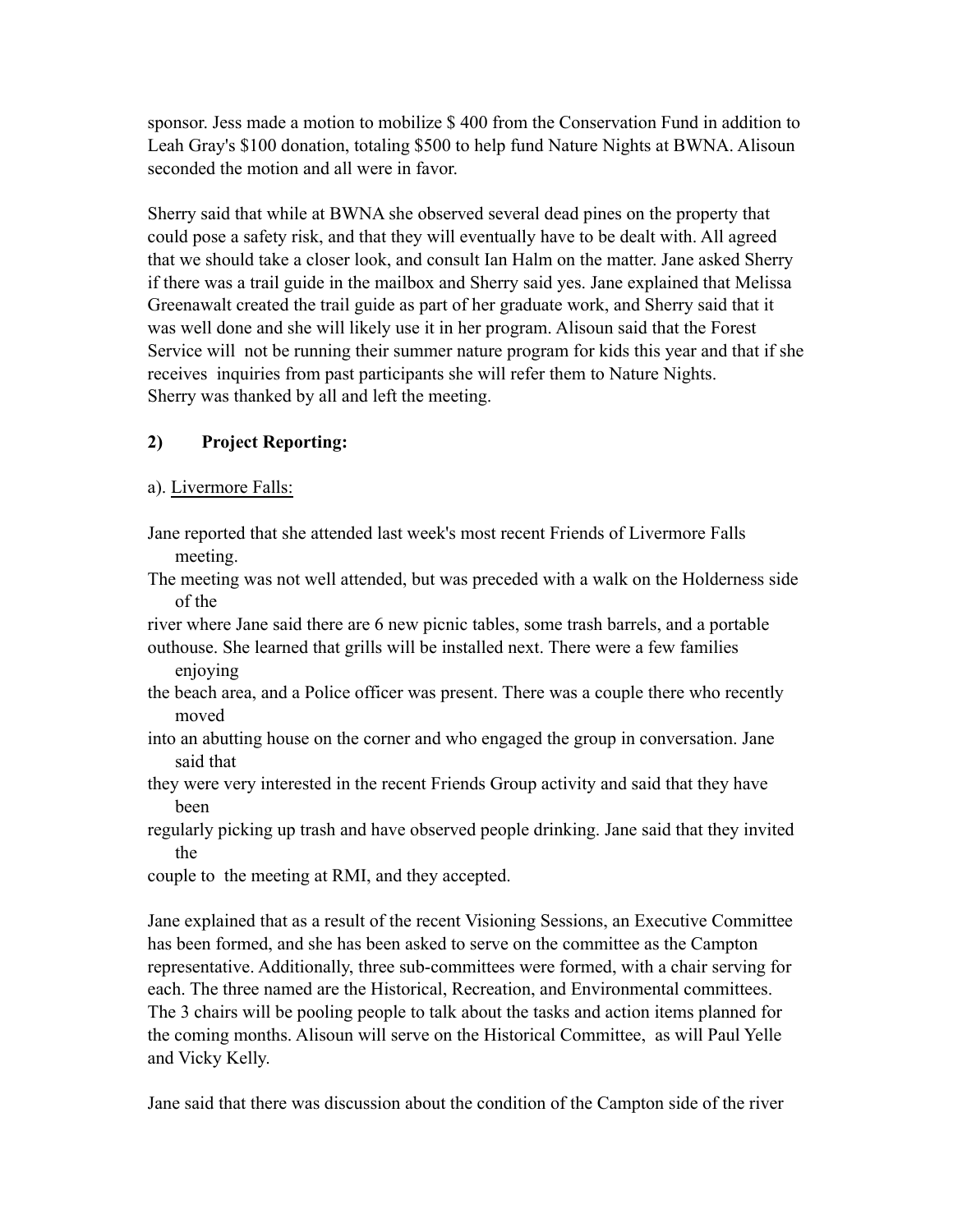since the recent high water events. Debris has been washed up and slammed against the mill remains, and a pit has been gouged out between the beach and the mill. Add to this the recent brush cutting left in place and new graffiti and the whole area is an ugly mess. Jane expressed concern over the mess and safety of the area and thinks more high water events will eventually lead to the mill falling in. This led her to wondering what the area would look like without the mill at all, and whether it could ever return to a more natural state. Jane said that perhaps the solution would be to leave a small portion of the mill in place to preserve and display the historic significance of the site. Jess added that photos of the mill would serve the same purpose. Jane said that at the meeting she suggested that the state get some professional hydrologists and or engineers involved to identify the likely fate of the mill relative to natural processes and advise the Friends group as to what should be done. There was a man at the meeting whose role was to serve as a link between the Friends Group and state agencies and she believes that that the mill discussion will be communicated. Jane closed by saying this long term project is ongoing and that word of the Friends Group work is spreading. She asked if anyone has noticed the Friends of the Pemi banners hung on the downtown Plymouth light poles. Alisoun shared a copy of the Local Foods publication, which contains a Livermore Falls article.

#### b). Halloween Walk:

Jess recapped a recent e-mail received from Paul Yelle detailing plans and potential CCC involvement in this year's Halloween History Walk. The plan is to identify a person buried in Blair Cemetery who is somehow connected with conservation, and someone will take on this persona. Concern was expressed that this person's burial site be in close proximity to the others planned for the walk. Jane asked Ann Verow who in town may have the historic knowledge to assist us. Ann suggested Ann Knowles or Martha Aguiar. Jess will work with Martha to research who is buried there. Jane suggested that perhaps an ancestor of one of the large landowners in town could serve to speak to a conservation ethic.

All liked Jane's idea.

#### c).Northern Pass:

Tammy reported that she read in the Select Board minutes that Charlie Wheeler has looked into how to apply for intervener status in the Site Evaluation Committee (SEC) process once Northern Pass files for SEC approval. She said that at last month's meeting shere incorrectly reported that SEC informational meeting organizer Susan Schibanoff would be meeting individually with towns along the proposed Northern Pass route. Tammy followed up with Susan requesting that the CCC be notified when she comes to Campton. Susan replied that this is not the case, but representatives from some more northern towns will be reaching out and organizing soon.

Tammy also reported that the Section 106 process has been initiated, and that the CCC has applied for and is named as a consulting party. She explained that the U.S. Dept of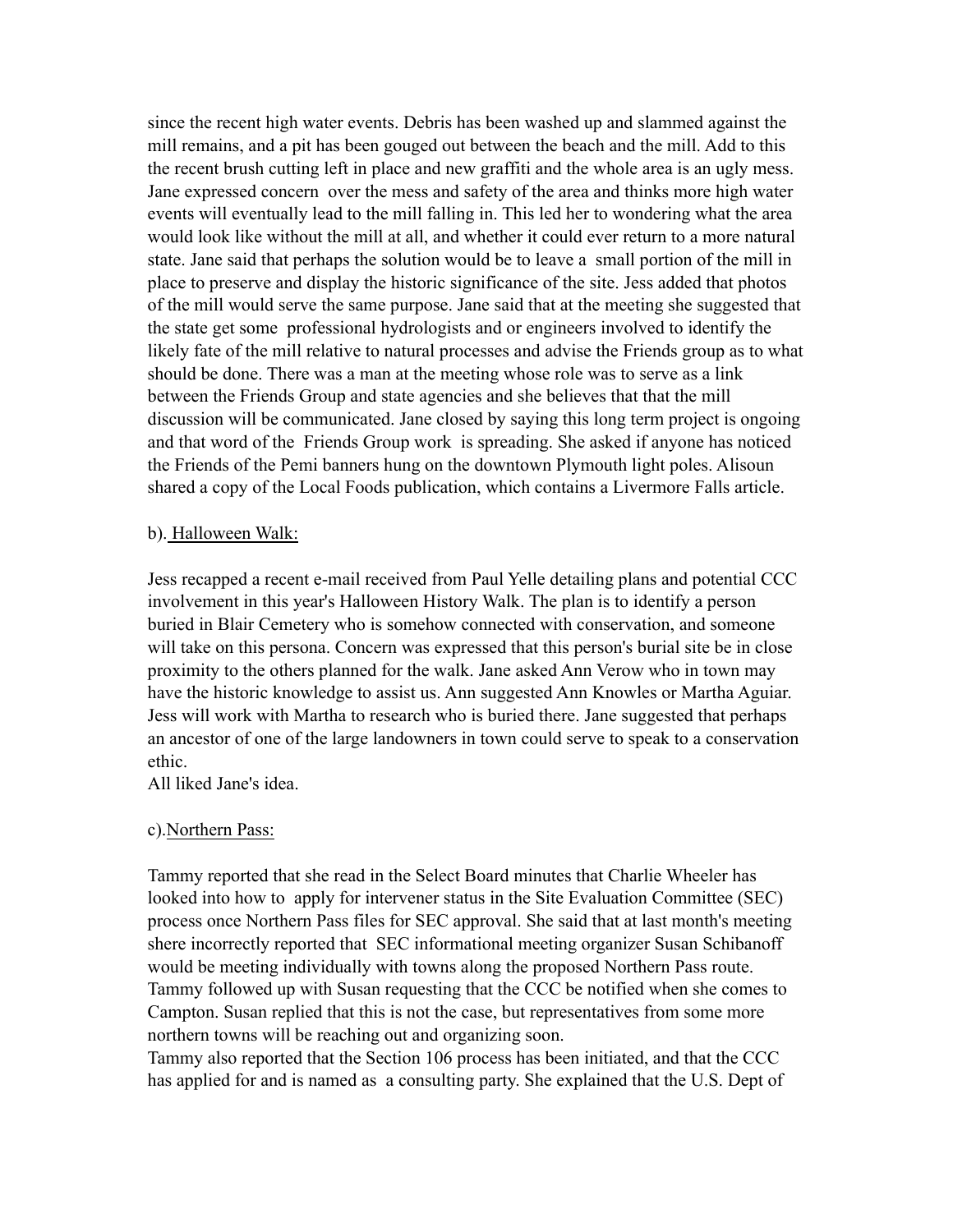Energy (DOE) is holding meetings on June  $19<sup>th</sup>$  and  $20<sup>th</sup>$  to seek information from consulting parties relative to historic properties or significant archaeological sites in their town. Any property listed in or eligible for the National Register of Historic places is considered historic. Tammy asked if anyone was aware of any such places in town and Alisoun pulled out the map of the proposed Northern Pass route for all to look at. All agreed that the Historical Society (CHS) should be consulted and wondered if their membership has applied for section 106 consulting party status. Tammy explained that only named consulting party individuals may participate in the Sec 106 process, but that we could ask the CHS, and communicate on their behalf if any sites are identified. Additionally, if we are unable to attend the meetings, comments may be submitted in writing, as long as they are in by July  $18<sup>th</sup>$ . Tammy will follow up with Paul Yelle and report back.

### d). PCP:

- Jess reported that she mowed the PCP walking path for the first time of the summer, and it took
- about an hour. There was a small patch of poison ivy that she mowed over in hopes of knocking
- it back. She also cleared the wooded trails. Tammy will mow the path next within the next week

or so.

#### e). Conservation Matters Column:

Plymouth is up next for submitting the Conservation Matters column. Jess said that she sent an e-mail as a reminder, but has yet to receive anything. She held up two thank you notes that will be sent from the CCC: One for Don Buso who contributed last month's column on behalf of Campton, and one for Leah Gray.

#### f.) Pemi Landowner Outreach:

Jane said that she sent a spreadsheet of landowners with greater than 50 acres to Beth Ann Finlay of the Grafton County Conservation District. Beth Ann was one of the presenters at the recent Pemi River Drinking Water Initiative meeting who asked the CCC to identify potential landowners who may benefit from money available for water quality related land improvement and conservation measures. Jane, Jess, and Tammy all shared the names of landowners they have reached out to and had discussions with. The CCC will continue to spread the word about this initiative.

#### **4. ) Plan Next Steps for NRI Revision Project:**

Planning for the next work session was discussed. Natural Resource Inventory (NRI)